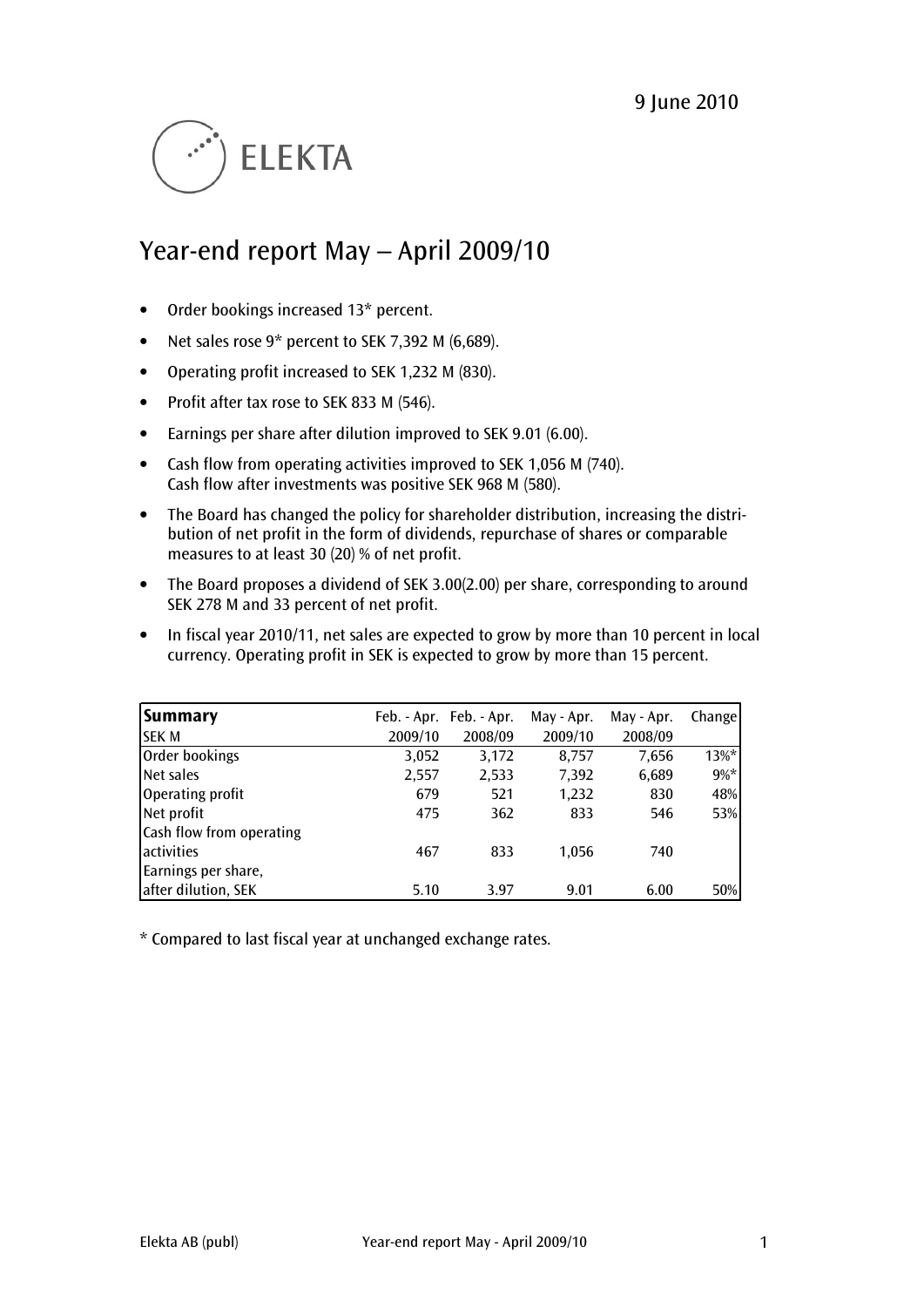### President and CEO Tomas Puusepp comments

I am very pleased with Elekta's performance during the fiscal year 2009/10. We continued to strengthen our market position with excellent growth in sales, earnings and cash flow. Demand remained strong for Elekta's clinical solutions and services. Order bookings increased in all regions. The operating margin improved significantly from 12.4 percent to 16.7 percent. Earnings per share increased by 50 percent to SEK 9.01. Cash flow continued to be strong. Cash conversion exceeded our expectations and increased to 91 percent. Increased focus on capital efficiency, more balanced geographical spread and an increase in aftermarket and software sales resulted in an improved seasonal stability in earnings and cash flow.

Elekta's success is based on our long term customer relations, our innovative capabilities to provide comprehensive solutions for treating cancer and brain disorders as well as our ability to execute and service our accounts in a timely and cost-effective fashion. Today Elekta has the most attractive product portfolio in the market. We are committed to improve patient care through innovation and constant improvement of our product portfolio. Hence we will continue to substantially invest in research and development in the coming years as well as to partner with leading universities and hospitals to foster innovation and bring new products into the market.

We are a world leader in clinical solutions for image-guided radiation therapy, stereotactic radiosurgery as well as oncology software. These solutions, which are developed in close collaborations with users around the world, make it possible for oncologists and neurosurgeons to effectively treat cancer and neurological disorders with the highest precision while sparing healthy tissue. Today, Elekta's clinical solutions and software are installed at over 5,000 hospitals around the world. Every year more than half a million patients receive treatment with Elekta's radiation therapy equipment and every day more than 100,000 patients receive diagnosis, treatment or follow-up facilitated by our software systems.

During the fiscal year, Elekta has introduced two advanced image-guidance solutions for increased clinical accuracy and conformance, Intuity and Symmetry, as well as enhanced software for more effective treatment planning. With the acquisition of Resonant Medical we add new groundbreaking image guidance technology to our product portfolio. This enables exquisite visualization of soft tissue targets and a promising platform for next generation motion management.

The advantage of stereotactic radiosurgery in the treatment of brain metastases is receiving increased attention and was one of the key topics at the recent Leksell Gamma Knife Society meeting in Athens in May 2010. At the meeting a record of 332 oral and poster presentations were held. The need for effective solutions in this area, and an increased awareness of the excellent clinical results while preserving a high quality of life have led to increased demand for Leksell Gamma Knife® Perfexion ™ and have resulted in the best year ever for Elekta Neuroscience.

For the fiscal year 2010/11 we expect an increase in net sales by more than 10 percent in local currency, and operating profit increase in SEK of more than 15 percent. Currency is estimated to have a positive effect of about SEK 50 M including hedging effects on earnings for fiscal year 2010/11.

Tomas Puusepp President and CEO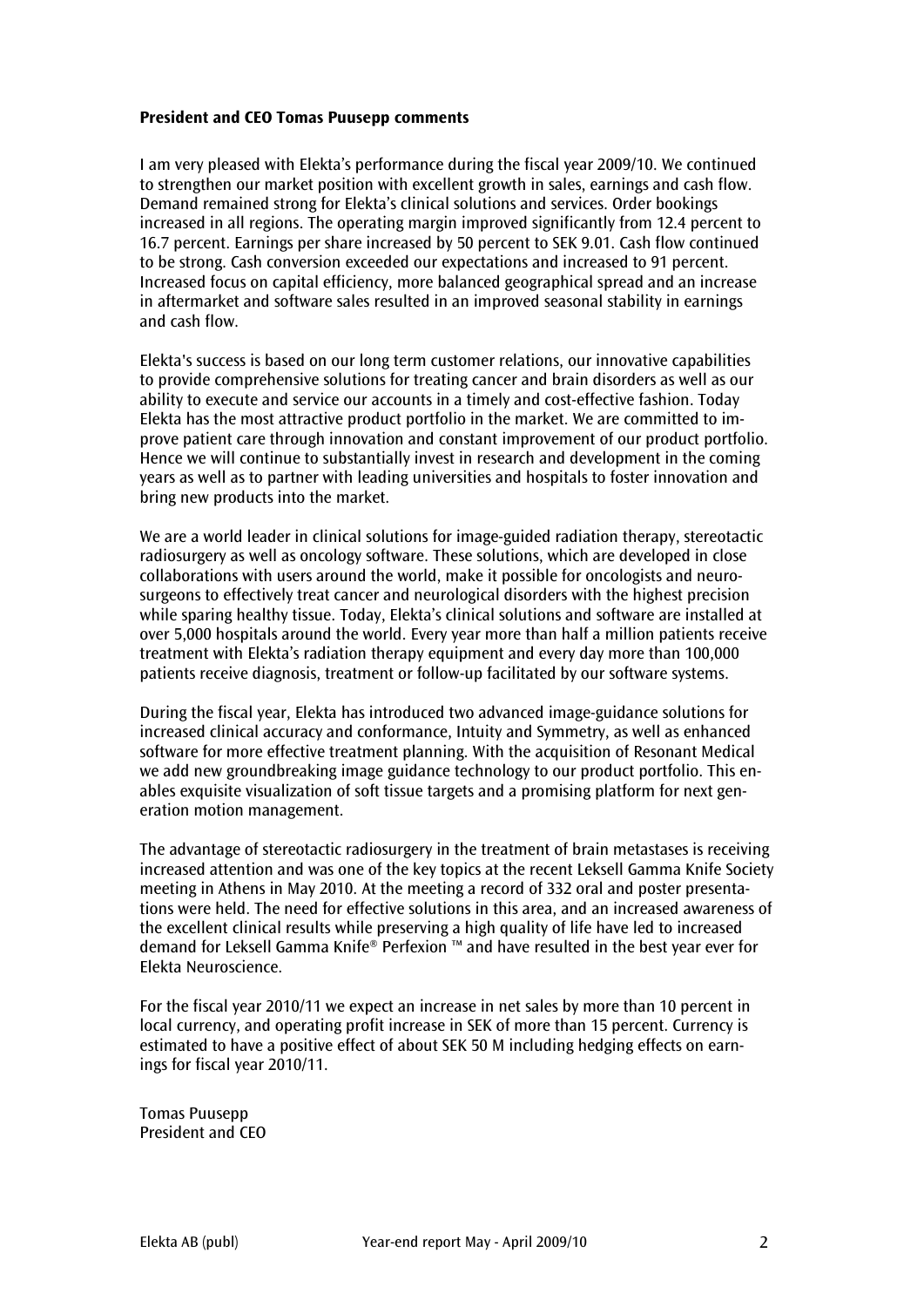## Order bookings and order backlog

Demand for Elekta's clinical solutions, products and services was strong across all regions during 2009/10. Order bookings rose by 14 percent to SEK 8,757 M (7,656). Based on unchanged exchange rates, order bookings increased by 13 percent.

Order bookings during the fourth quarter amounted to SEK 3,052 M (3,172). Based on unchanged exchange rates this equals an increase of 3 percent compared to the stellar fourth quarter of last year.

Order backlog on April 30, 2010 was SEK 8,093 M (7,267). Order backlog is converted at closing exchange rates, which resulted in a negative translation difference of SEK 525 M compared to April 30, 2009.

| <b>Order bookings</b>       | <b>Ouarter 4</b> | Quarter 4 Change |        | May - Apr. | May - Apr. | Change |
|-----------------------------|------------------|------------------|--------|------------|------------|--------|
| <b>ISEK M</b>               | 2009/10          | 2008/09          |        | 2009/10    | 2008/09    |        |
| North and South America     | 1.517            | 1.406            | $8\%$  | 3,415      | 3.235      | 6%     |
| Europe, Middle East, Africa | 831              | 1.023            | $-19%$ | 3.242      | 2.642      | 23%    |
| Asia Pacific                | 704              | 743              | $-5%$  | 2.100      | 1.779      | 18%    |
| <b>Group</b>                | 3.052            | 3.172            | $-4%$  | 8,757      | 7,656      | 14%    |

## Market development

#### North and South America

The North American market is primarily driven by rising cancer incidence and rapid acceptance of new and refined radiation treatment methods. In the US, market recovery has been slow following the financial crisis and economic downturn.

The recently adopted healthcare reform in the US will extend healthcare to 32 million more Americans. While the final details of the reform are not settled, Elekta and its users are likely to benefit as a consequence of more people being eligible for advanced cancer treatment.

In April, Elekta signed a multi-year, multi-product strategic partnership agreement with the Swedish Cancer Institute in Seattle, USA. It includes several linear accelerators, one Gamma Knife®Perfexion™, software, support, professional services, training and clinical research and is one of the most extensive agreements in the history of Elekta. Elekta has already a longstanding relationship with the Swedish Cancer Institute in development of clinical innovations.

The South American market is driven by a large unmet demand for treatment of cancer and brain disorders. Elekta's investment to increase its presence in the area has been very successful. Brazil showed the strongest growth in the market.

Order bookings for the region increased 6 percent based on unchanged currency rates compared to previous year.

The contribution margin for the region amounted to 35 percent (35).

## Europe including Middle East and Africa

The European market including Middle East and Africa was characterized by solid demand in the fiscal year 2009/10. Demand was strong in the entire region.

Market development in Western Europe is driven primarily by replacements, as well as national and regional initiatives to solve the shortage of radiotherapy capacity. The majority of the treatment systems are procured through public tenders with relatively long sales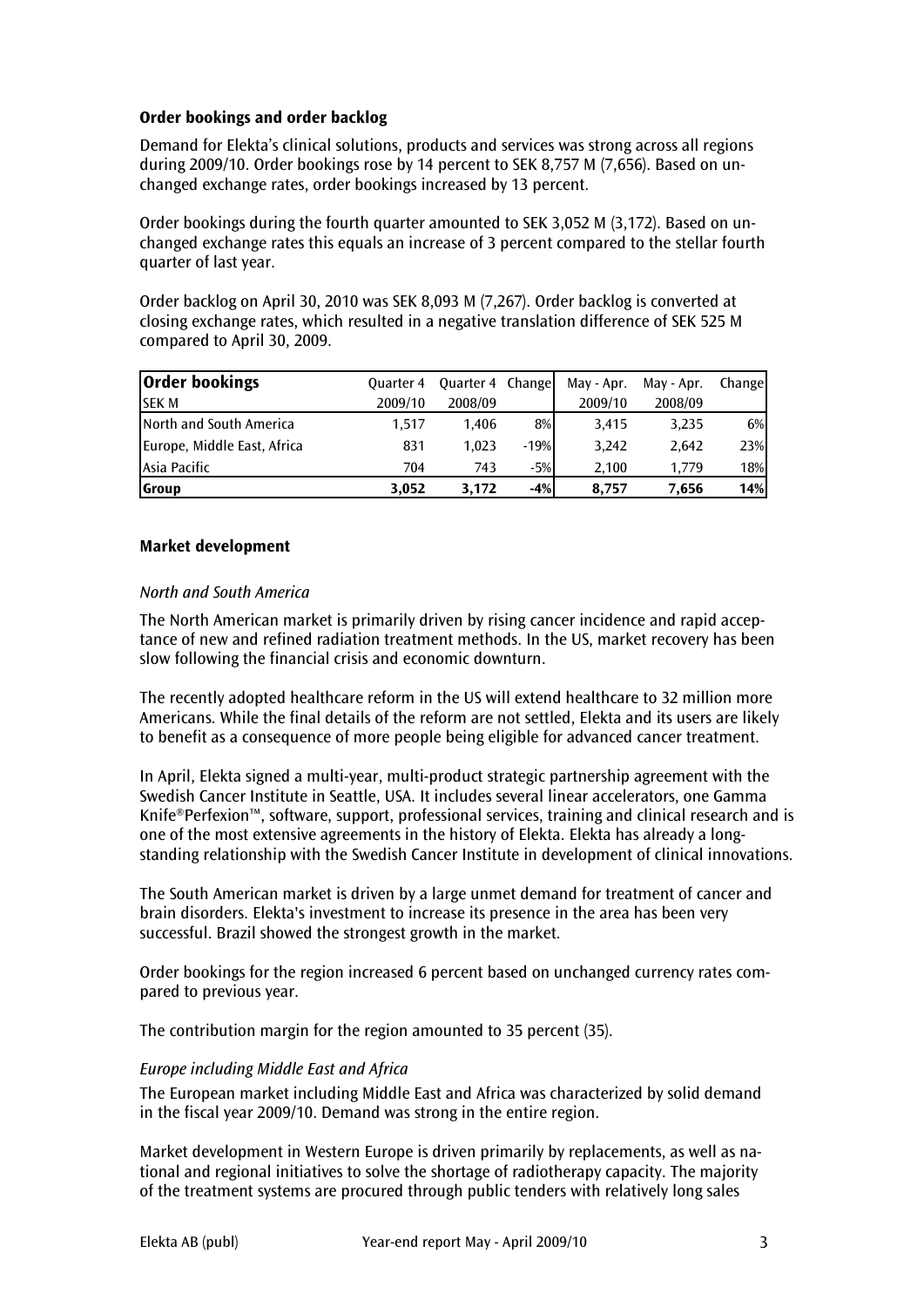processes. Elekta's ability to provide comprehensive and integrated solutions, based on open interfaces, makes the company an attractive partner.

In Eastern Europe, Russia, Middle East and Africa, there is a large unmet need for cancer care and treatment of brain disorders.

Order bookings for region Europe including Middle East and Africa rose 22 percent based on unchanged exchange rates compared to previous year. Bookings were particularly strong in Italy, France, Middle East and Russia.

The contribution margin for the region amounted to 35 percent (37).

## Asia Pacific region

Prospects appear good for a sustainable strong market development in Asia. There is a significant shortage of capacity for cancer treatment in an international comparison. Elekta is well positioned in the region to support healthcare providers in their efforts to develop and improve cancer care.

Order bookings in the region increased by 14 percent based on unchanged exchange rates compared to the previous year. Japan and China accounted for the strongest growth. In Japan, order bookings were particularly strong for Elekta Neuroscience. In China, Elekta is the market leader for advanced radiation therapy solutions. The overall improvement of the Chinese economy with continuous investments in healthcare infrastructure provides an excellent opportunity for Elekta to maintain and expand its leading market position.

The contribution margin for the region amounted to 28 percent (27).

#### Net sales

Net sales rose 11 percent to SEK 7,392 M (6,689). Based on unchanged exchange rates, net sales increased by 9 percent.

| Net sales                   | <b>Quarter 4</b> | Quarter 4 Change |        | May - Apr. | May - Apr. | Change |
|-----------------------------|------------------|------------------|--------|------------|------------|--------|
| <b>SEK M</b>                | 2009/10          | 2008/09          |        | 2009/10    | 2008/09    |        |
| North and South America     | 893              | 886              | $1\%$  | 2.792      | 2.709      | $3\%$  |
| Europe, Middle East, Africa | 918              | 1.039            | $-12%$ | 2.735      | 2.518      | $9\%$  |
| Asia Pacific                | 746              | 608              | 23%    | 1.865      | 1.462      | 28%    |
| Group                       | 2.557            | 2.533            | 1%     | 7.392      | 6.689      | 11%    |

Net sales during the fourth quarter amounted to SEK 2,557 M (2,533).

#### Earnings

Operating profit rose 48 percent to SEK 1,232 M (830), positively impacted by higher volume, efficiency improvements and positive currency effects.

Gross margin amounted to 46 percent (45). Operating margin increased to 17 percent (12).

Research and development expenditures rose 10 percent to SEK 570 M (516) equal to 8 percent (8) of net sales.

Expenses rose 7 percent compared to the last fiscal year at unchanged exchange rates. The ongoing efficiency program continues as planned with restructuring charges of SEK 30 M during the year.

Costs for Elekta's outstanding incentive programs were SEK 43 M (27).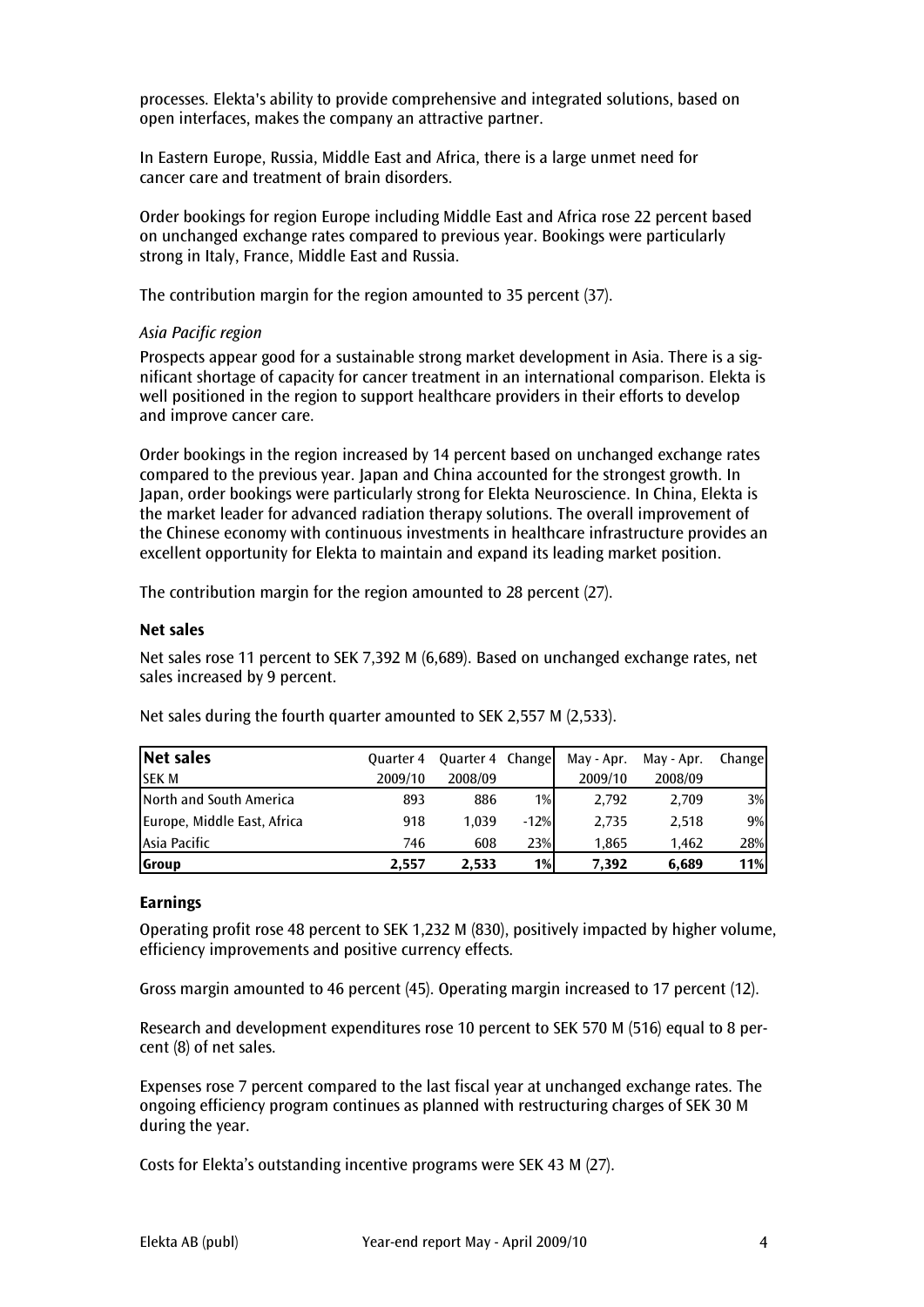Currency fluctuations positively affected operating profit compared with the previous year by approximately SEK 245 M. During the fourth quarter the positive currency effect on operating profit was SEK 104 when compared to the fourth quarter last year.

Exchange rate gains from forward contracts affected operating profit by SEK 84 M (losses 217). Unrealized exchange rate gains from cash flow hedges amounted to SEK 111 M and are reported in shareholders' equity taking into account the tax impact. According to Elekta's currency hedging policy, anticipated sales in foreign currency may be hedged up to 24 months.

Net financial items amounted to an expense of SEK 40 M (56). Net interest expenses improved to SEK 44 M (84), impacted by a decreased average interest rate and a lower net debt.

Profit after financial items amounted to SEK 1,192 M (774). Tax expense amounted to SEK 359 M (228) or 30 percent (29). Profit after taxes amounted to SEK 833 M (546).

Earnings per share amounted to SEK 9.09 (6.00) before dilution and SEK 9.01 (6.00) after dilution.

Return on shareholders' equity amounted to 30 percent (27) and return on capital employed amounted to 30 percent (24).

## Investments and depreciation

Capitalization of development costs and amortization of capitalized development costs amounted to net SEK 35 M (31). Capitalization amounted to SEK 89 M (63) and amortization to SEK 54 M (32).

Investments in intangible and tangible fixed assets amounted to SEK 186 M (142). Amortization of intangible and depreciation of tangible fixed assets amounted to SEK 229 M (208).

## Liquidity and financial position

Strong earnings and basically unchanged working capital resulted in a positive cash flow from operating activities of SEK 1,056 (740). Cash flow after investments amounted to SEK 968 M (580).

Liquid funds amounted to SEK 1,174 M compared to SEK 828 M on April 30, 2009. Interest bearing liabilities decreased to SEK 1,039 M compared to SEK 1,627 M on April 30, 2009. Net cash amounted to SEK 135 M on April 30, 2010 compared to net debt SEK 799 M on April 30, 2009. Net debt/equity ratio was -0.04 (0.31).

## Impairment test

The recoverable amounts for the Group's cash-generating units with goodwill are tested annually by computing the value in use for each unit. The 2010 test indicated that there was no impairment requirement.

#### Shares

During the year 670,681 new Series B shares were subscribed through exercise of warrants distributed within the framework of the established option programs.

Total number of shares on April 30, 2010 was 92,795,244 divided between 3,562,500 A-shares and 89,232,744 B-shares.

#### Employees

The average number of employees was 2,485 (2,446). The average number of employees in the Parent Company was 23 (22).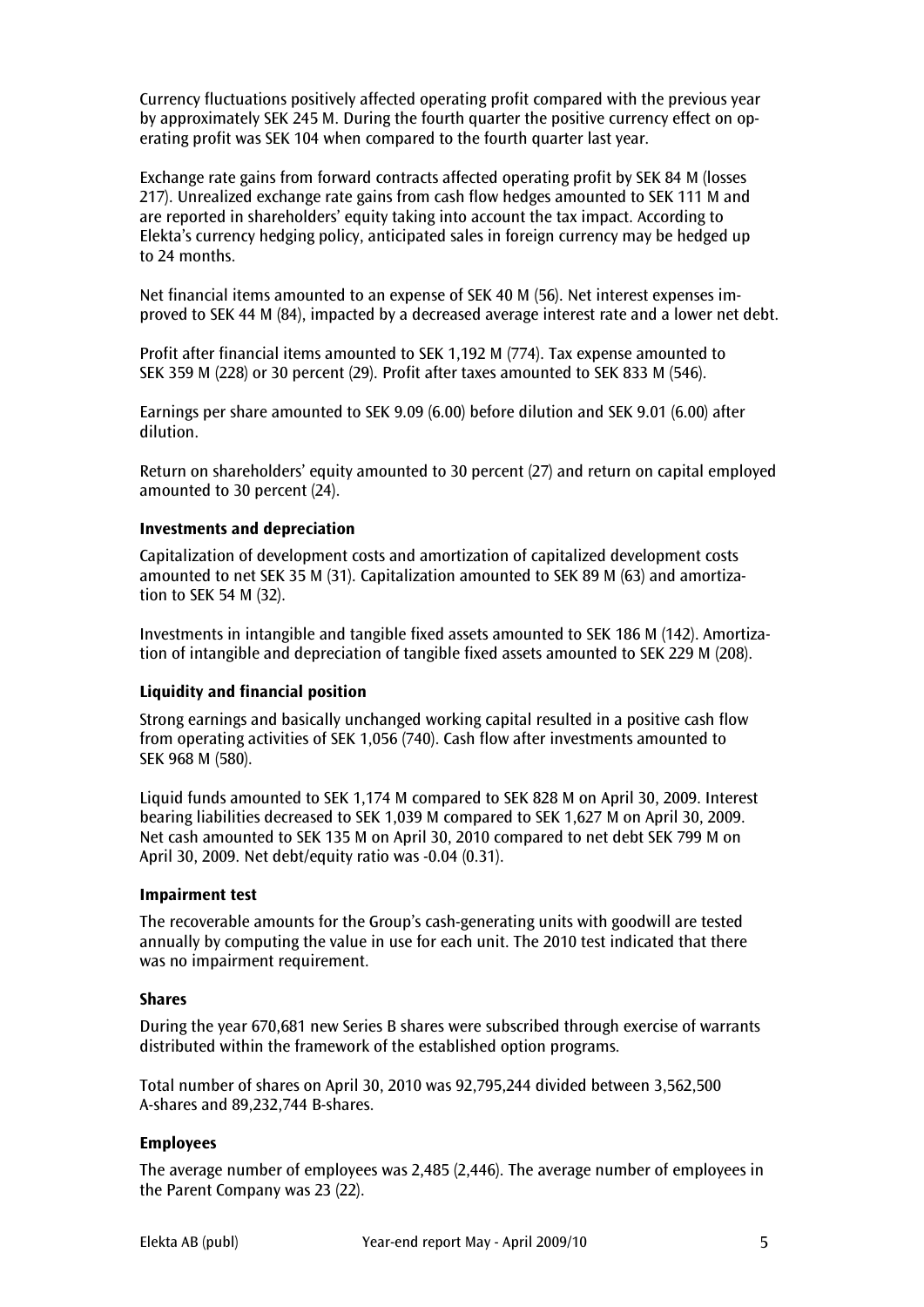The number of employees on April 30, 2010 totaled 2,549 compared to 2,509 on April 30, 2009.

## Risks and uncertainties

The weak economic development and high public debt levels might for some markets mean less availability of financing for private customers and reduced future health care spending by the governments. Elekta's ability to deliver treatment equipment is to a large extent dependent on customers being able to accept delivery and pay in the agreed timeframe. This results in a risk of delayed deliveries and corresponding delayed revenue recognition. In its operations Elekta is subject to a number of financial risks primarily related to exchange rate fluctuations. Short term the effect of currency movements is reduced through forward contracts. Hedging is conducted on the basis of expected net sales over a period of up to 24 months.

A description of the generic risks and uncertainties in Elekta's business can be found in the annual report 2008/09 on page 36 and in note 2.

#### Dividend and proposal to repurchase shares

The Board has changed the policy for shareholder distribution, increasing the distribution of net profit in the form of dividends, repurchase of shares or comparable measures to at least 30 (20) % of net profit. Decisions regarding distribution are based on Elekta's financial position, earnings trend, growth potential and investment requirements.

In accordance with the company's shareholder distribution policy, the Board proposes an increased dividend to SEK 3.00 (2.00) per share, corresponding to approximately SEK 278 M and 33 percent of net profit.

The Board also intends to propose to the Annual General Meeting to renew the authorization for the Board to repurchase a maximum of 10 percent of the number of shares outstanding in Elekta AB.

## Significant event after the end of the fiscal year

Elekta has acquired Resonant Medical Inc., Montreal, Canada. The company has 35 employees and develops systems for image guided radiation therapy of soft tissues based on latest generation, 3-D ultrasound technology. Elekta has paid CAD 30 M in cash for the outstanding shares of RMI. Elekta expects to consolidate RMI into its accounts as from 1 June, 2010. The revenue for 2010/11 is expected to be around CAD 10 M. The transaction is forecasted to have a minor dilutive effect on reported earnings per share during fiscal year 2010/11 and be mildly accretive for the following fiscal year.

#### Outlook for fiscal year 2010/11

For the fiscal year 2010/11, Elekta's net sales are expected to grow by more than 10 percent in local currency. Operating profit in SEK is expected to grow by more than 15 percent. Currency is estimated to have a positive effect of about SEK 50 M including hedging effect on earnings for fiscal year 2010/11.

#### Annual General Meeting

The Annual General Meeting will be held on Tuesday 21 September, 2010 at 15.00 (CET) at Polstjärnan Konferens, Sveavägen 77, Stockholm.

Stockholm 9 June, 2010

Tomas Puusepp President and CEO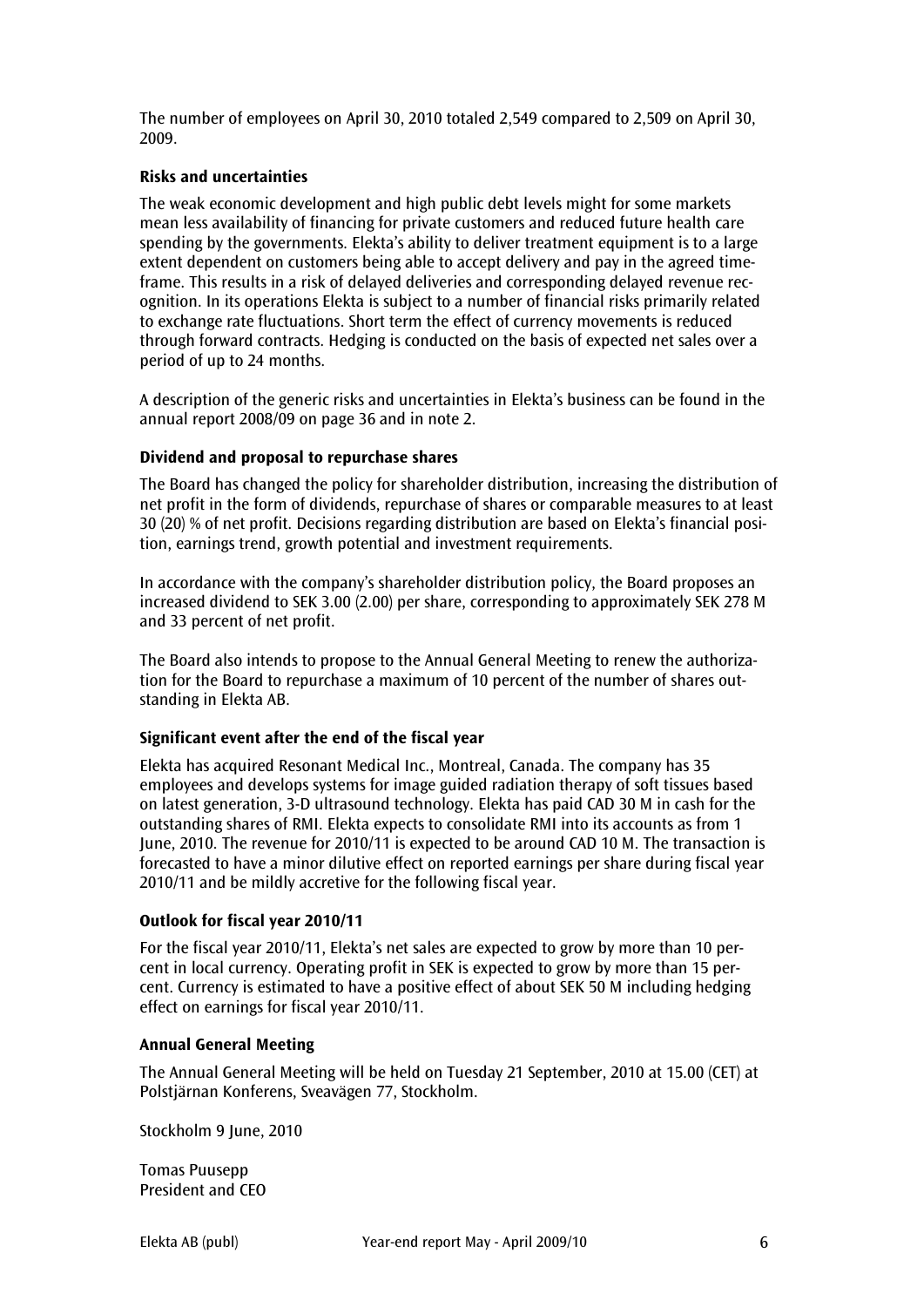This report has not been reviewed by the company's auditors.

## Financial information

Elekta's Annual Report will be available at the company and on the company's website, www.elekta.com, by 6 September 2010 at the latest.

Three months report 2010/11 21 September, 2010

## For further information, please contact:

Tomas Puusepp, President and CEO, Elekta AB (publ) Tel: +46 8 587 25 520, e-mail: tomas.puusepp@elekta.com

Håkan Bergström, CFO, Elekta AB (publ) Tel: +46 8 587 25 547, e-mail: hakan.bergstrom@elekta.com

Stina Thorman, Vice President Corporate Communications, Elekta AB (publ) Tel: +46 8 587 25 437, e-mail: stina.thorman@elekta.com

Elekta AB (publ) Corporate registration number 556170-4015 Box 7593, SE 103 93 Stockholm, Sweden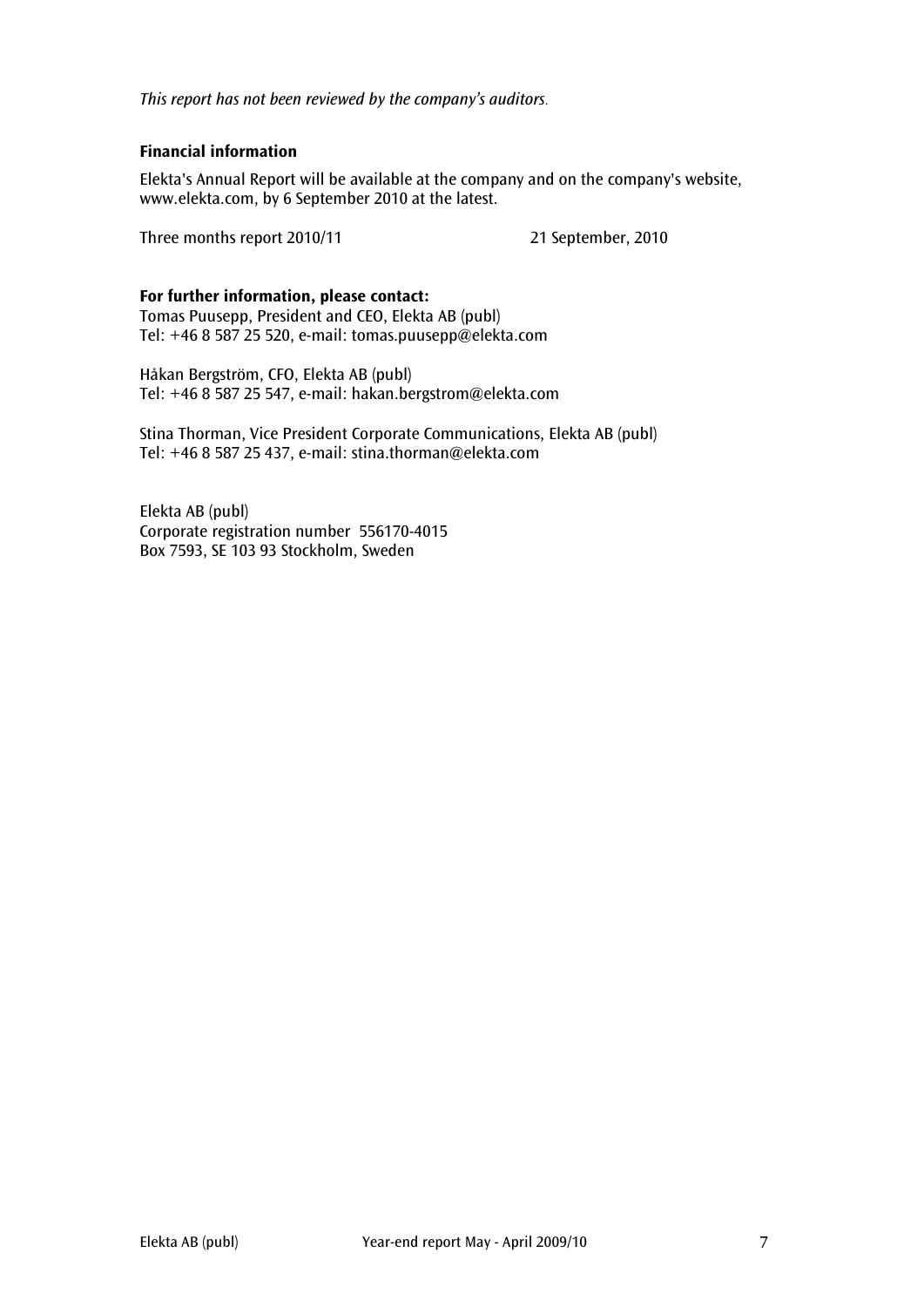## Accounting principles

This interim report is prepared according to IAS 34 and RFR 1.2 of the Swedish Financial Reporting Board and, with regard to the Parent Company, also according to RFR 2.2. The accounting principles applied correspond to those presented in the 2008/09 Annual Report. These include:

• Introduction of changes in IAS 1 Presentation of financial statements. Format and design of the financial statements have been changed.

• IFRS 8 Operating segments that replaces IAS 14. According to IFRS 8 segment information must be reported on the basis of how management internally follows up operations.

| <b>Exchange rates</b> |           |         | Average rate                 |       | <b>Closing rate</b> |                 |        |  |
|-----------------------|-----------|---------|------------------------------|-------|---------------------|-----------------|--------|--|
|                       |           |         | May - Apr. May - Apr. Change |       | Apr. 30,            | Apr. 30. Change |        |  |
| Country               | Currencyl | 2009/10 | 2008/09                      |       | 2010                | 2009            |        |  |
| Euro                  | 1 EUR     | 10.276  | 10.124                       | 2%    | 9.609               | 10.663          | $-10%$ |  |
| <b>Great Britain</b>  | 1 GBP     | 11.635  | 12.021                       | $-3%$ | 11.110              | 11.880          | $-6%$  |  |
| Japan                 | 100 JPY   | 7.866   | 7.394                        | 6%    | 7.675               | 8.175           | $-6%$  |  |
| <b>United States</b>  | 1 USD     | 7.265   | 7.312                        | $-1%$ | 7.225               | 7.985           | $-10%$ |  |

Order bookings and income statement are accounted at average exchange rates for the reporting period while order backlog and balance sheet items are accounted at closing exchange rates.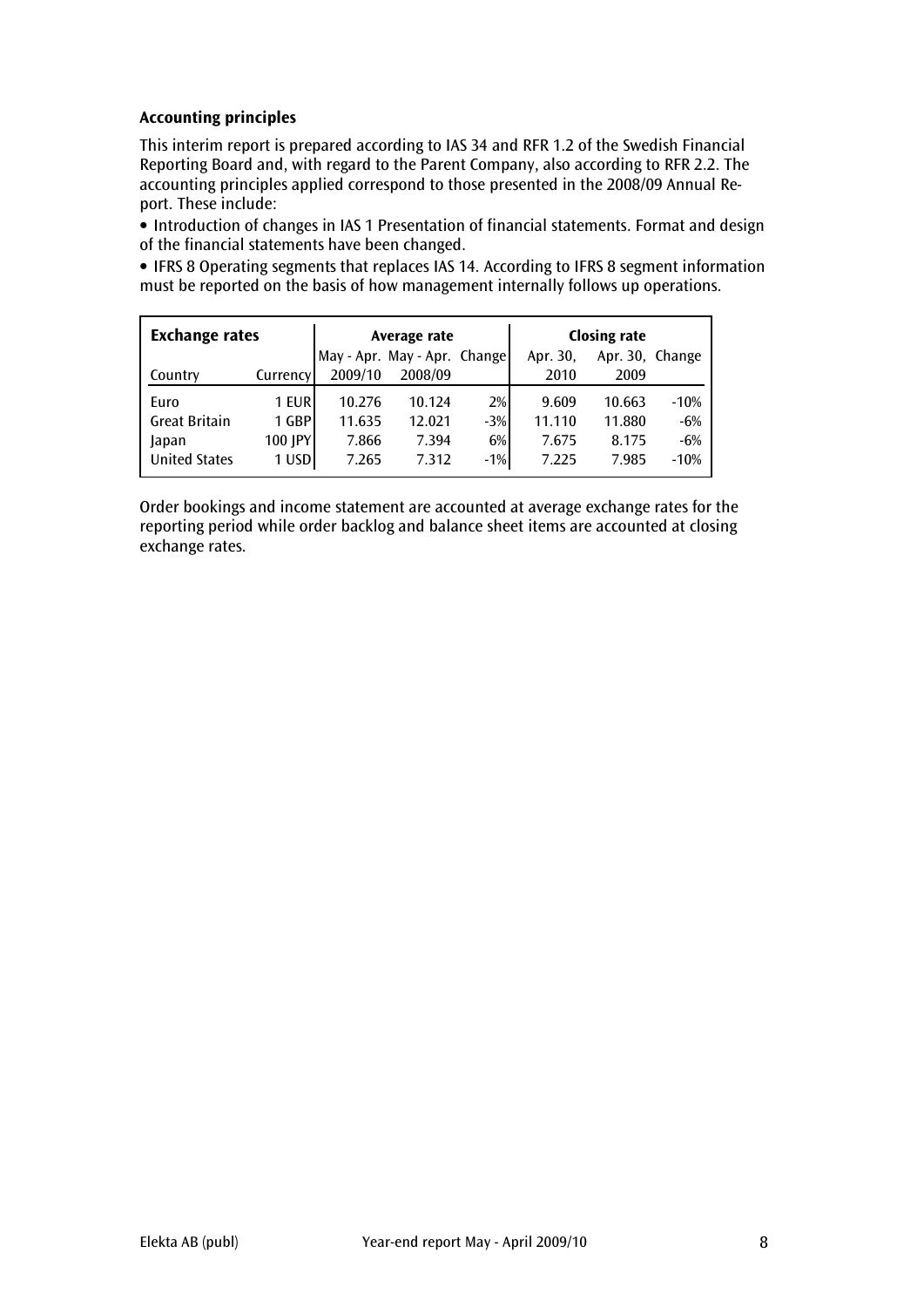|                                                                         | 3 months              | 3 months       | 12 months     | 12 months        |
|-------------------------------------------------------------------------|-----------------------|----------------|---------------|------------------|
|                                                                         | Feb. - Apr.           | Feb. - Apr.    | May - Apr.    | May - Apr.       |
| <b>SEK M</b>                                                            | 2009/10               | 2008/09        | 2009/10       | 2008/09          |
| Net sales                                                               | 2,557                 | 2,533          | 7,392         | 6,689            |
| Cost of products sold                                                   | $-1,314$              | $-1,306$       | $-3,986$      | $-3,658$         |
| Gross income                                                            | 1,243                 | 1,227          | 3,406         | 3,031            |
| Selling expenses                                                        | $-272$                | $-243$         | $-970$        | $-933$           |
| Administrative expenses                                                 | $-189$                | $-192$         | $-708$        | $-642$           |
| R&D expenses                                                            | $-145$                | $-147$         | $-535$        | $-485$           |
| Exchange differences in operations                                      | 42                    | $-124$         | 39            | -141             |
| <b>Operating profit</b>                                                 | 679                   | 521            | 1,232         | 830              |
| Result from participations                                              |                       |                |               |                  |
| in associated companies<br>Interest income                              | - 7<br>$\overline{2}$ | 0<br>6         | 2<br>6        | 1<br>23          |
| Interest expenses                                                       | $-12$                 | $-28$          | $-50$         | $-107$           |
| Financial exchange differences                                          | $\overline{4}$        | $\overline{4}$ | 2             | 27               |
| Income after financial items                                            | 666                   | 503            | 1 1 9 2       | 774              |
| <b>Taxes</b>                                                            | $-191$                | $-141$         | $-359$        | $-228$           |
| <b>Net income</b>                                                       | 475                   | 362            | 833           | 546              |
| Attributable to                                                         |                       |                |               |                  |
| Parent Company shareholders                                             | 476                   | 365            | 838           | 552              |
| <b>Minority shareholders</b>                                            | $-1$                  | $-3$           | $-5$          | - 6              |
|                                                                         |                       |                |               |                  |
| Earnings per share before dilution<br>Earnings per share after dilution | 5.17<br>5.10          | 3.97<br>3.97   | 9.09<br>9.01  | 6.00<br>6.00     |
|                                                                         |                       |                |               |                  |
|                                                                         |                       |                |               |                  |
| Other comprehensive income                                              |                       |                |               |                  |
| Cost of incentive programs                                              | 7                     | 6              | 19            | 25               |
| Unrealized cash flow hedges<br>Translation of foreign operations        | $-12$<br>$-97$        | 229<br>$-120$  | 111<br>$-179$ | $-51$<br>299     |
| Translation of loans for equity hedge                                   | 0                     | 86             | 5             | 59               |
| Income tax relating to components of other                              |                       |                |               |                  |
| comprehensive income                                                    | 14                    | $-62$          | - 3           | - 9              |
| Other comprehensive income for the period                               | - 88                  | 139            | $-47$         | $\overline{323}$ |
| Comprehensive income for the period                                     | 387                   | 501            | 786           | 869              |
| Attributable to                                                         |                       |                |               |                  |
| Parent Company shareholders                                             | 388                   | 503            | 791           | 872              |
| <b>Minority shareholders</b>                                            | $-1$                  | $-2$           | - 5           | $-3$             |
|                                                                         |                       |                |               |                  |
| <b>CASH FLOW</b>                                                        |                       |                |               |                  |
| Operating cash flow                                                     | 634                   | 525            | 1,044         | 737              |
| Change in working capital                                               | $-167$                | 308            | 12            | 3                |
| Cash flow from operating activities                                     | 467                   | 833            | 1,056         | 740              |
| Cash flow from investing activities                                     | $-26$                 | -46            | -88           | -160             |
| <b>Cash flow after investments</b>                                      | 441                   | 787            | 968           | 580              |
| Cash flow from financing activities                                     | $-30$                 | -65            | $-571$        | $-239$           |
| Cash flow for the period                                                | 411                   | 722            | 397           | 341              |
| Exchange rate differences                                               | $-24$                 | 53             | $-51$         | 85               |
| Change in liquid funds for the period                                   | 387                   | 775            | 346           | $\overline{426}$ |

## CONSOLIDATED STATEMENT OF COMPREHENSIVE INCOME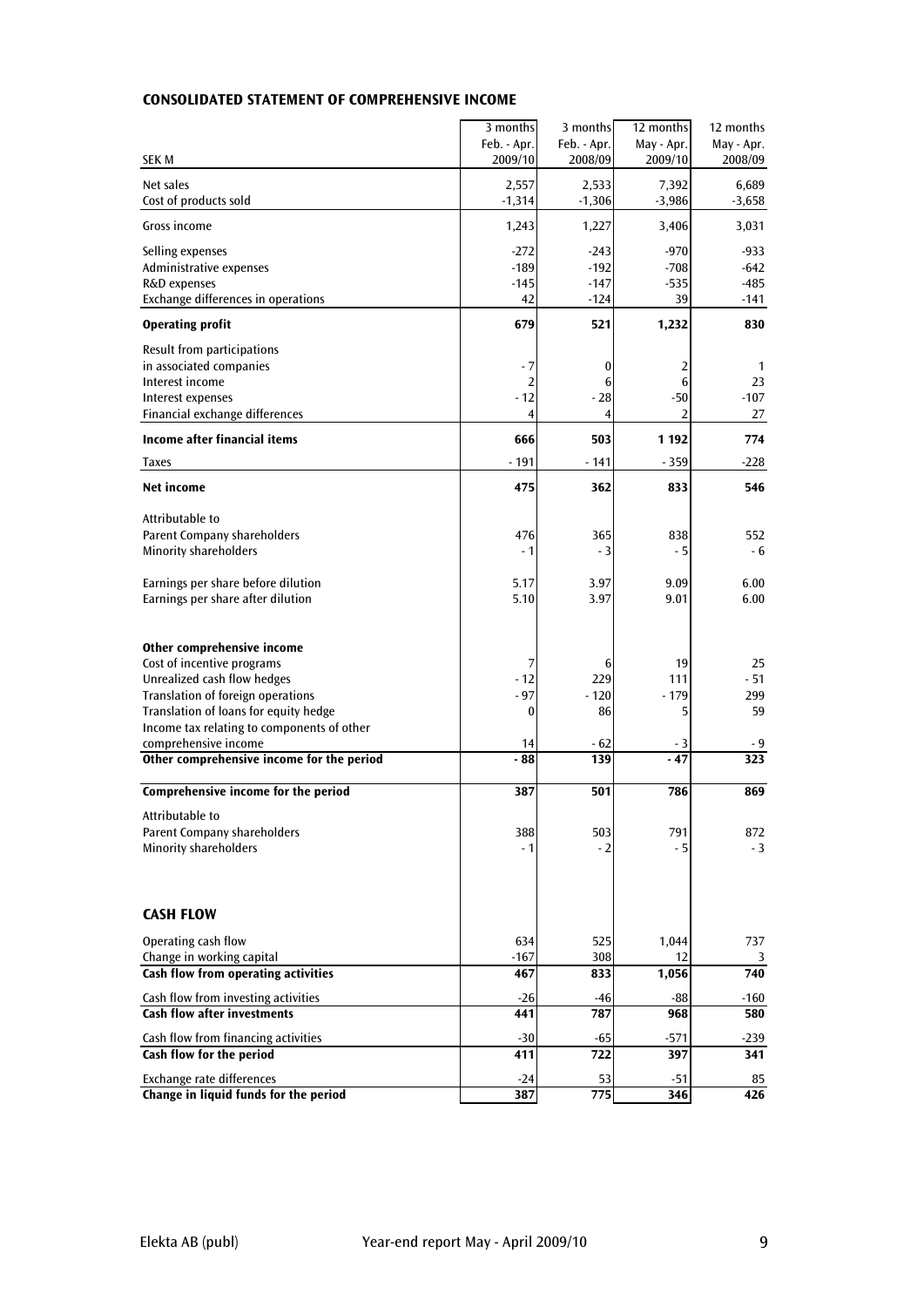## CONSOLIDATED BALANCE SHEET

|                                            | Apr. $30,$ | Apr. 30,     |
|--------------------------------------------|------------|--------------|
| <b>SEK M</b>                               | 2010       | 2009         |
| Intangible assets                          | 2,880      | 3,150        |
| Tangible fixed assets                      | 247        | 265          |
| Shares and long-term receivables           | 60         | 59           |
| Deferred tax assets                        | 128        | 34           |
| <b>Inventories</b>                         | 592        | 553          |
| <b>Receivables</b>                         | 3,434      | 3,062        |
| Liquid funds                               | 1,174      | 828          |
| <b>Total assets</b>                        | 8,515      | 7,951        |
| Elekta's owners' equity                    | 3,243      | 2,549        |
| Minority interest                          |            | 6            |
| <b>Shareholders' equity</b>                | 3,244      | 2,555        |
| Interest-bearing liabilities               | 1,039      | 1,627        |
| Non-interest-bearing liabilities           | 4,232      | 3,769        |
| Total shareholders' equity and liabilities | 8,515      | 7,951        |
| Assets pledged                             | 2          | $\mathbf{1}$ |
| <b>Contingent liabilities</b>              | 28         | 75           |

## CHANGES IN SHAREHOLDERS' EQUITY

| SEK M                                  | May - Apr.<br>2009/10 | May - Apr.<br>2008/09 |
|----------------------------------------|-----------------------|-----------------------|
| <b>Attributable to Elekta's owners</b> |                       |                       |
| Opening balance 1 May 2009             | 2,549                 | 1,804                 |
| Comprehensive income for the period    | 791                   | 872                   |
| Exercise of warrants                   | 87                    | 34                    |
| <b>Dividend</b>                        | $-184$                | $-161$                |
| Closing balance 30 April 2010          | 3,243                 | 2,549                 |
| <b>Minority interest</b>               |                       |                       |
| Opening balance 1 May 2009             | 6                     | 9                     |
| Comprehensive income for the period    | -5                    | $-3$                  |
| Closing balance 30 April 2010          |                       | 6                     |
| Closing balance 30 April 2010          | 3,244                 | 2,555                 |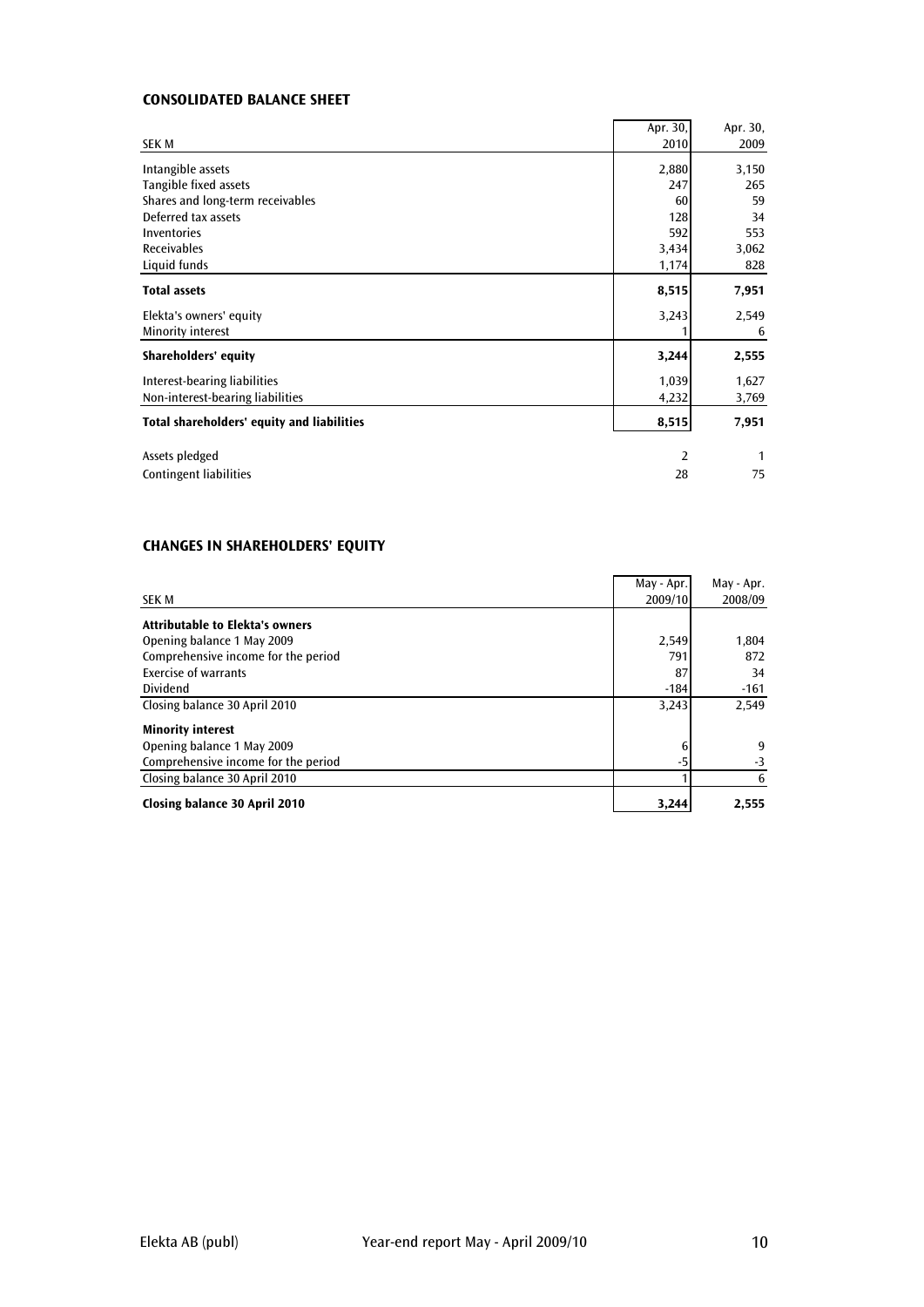| <b>KEY FIGURES</b>             | 12 months  | 12 months  | 12 months  | 12 months  | 12 months  | 12 months  |
|--------------------------------|------------|------------|------------|------------|------------|------------|
|                                | May - Apr. | May - Apr. | May - Apr. | May - Apr. | May - Apr. | May - Apr. |
|                                | 2004/05*   | 2005/06    | 2006/07    | 2007/08    | 2008/09    | 2009/10    |
| Order bookings, SEK M          | 3,558      | 4,705      | 5,102      | 5,882      | 7,656      | 8,757      |
| Net sales, SEK M               | 3,152      | 4,421      | 4,525      | 5,081      | 6,689      | 7,392      |
| Operating result, SEK M        | 364        | 453        | 509        | 650        | 830        | 1,232      |
| Operating margin               | 12%        | 10%        | 11%        | 13%        | 12%        | 17%        |
| Profit margin                  | 12%        | 10%        | 11%        | 12%        | 12%        | 16%        |
| Shareholders' equity, SEK M    | 1,694      | 1,868      | 1,863      | 1,813      | 2,555      | 3,244      |
| Capital employed, SEK M        | 2,527      | 2,959      | 2,850      | 3,262      | 4,182      | 4,283      |
| Equity/assets ratio            | 38%        | 35%        | 35%        | 29%        | 32%        | 38%        |
| Net debt/equity ratio          | 0.05       | 0.06       | 0.27       | 0.58       | 0.31       | $-0.04$    |
| Return on shareholders' equity | 16%        | 17%        | 19%        | 23%        | 27%        | 30%        |
| Return on capital employed     | 21%        | 18%        | 20%        | 24%        | 24%        | 30%        |

\* Restated according to IFRS.

| <b>DATA PER SHARE</b>          | 12 months  | 12 months  | 12 months  | 12 months  | 12 months  | 12 months  |
|--------------------------------|------------|------------|------------|------------|------------|------------|
|                                | May - Apr. | May - Apr. | May - Apr. | May - Apr. | May - Apr. | May - Apr. |
|                                | 2004/05*   | 2005/06    | 2006/07    | 2007/08    | 2008/09    | 2009/10    |
|                                |            |            |            |            |            |            |
| Earnings per share             |            |            |            |            |            |            |
| before dilution, SEK           | 2.69       | 3.23       | 3.72       | 4.46       | 6.00       | 9.09       |
| after dilution. SEK            | 2.69       | 3.21       | 3.70       | 4.44       | 6.00       | 9.01       |
| Cash flow per share            |            |            |            |            |            |            |
| before dilution, SEK           | $-11.09$   | 1.68       | $-1.14$    | $-3.04$    | 6.30       | 10.50      |
| after dilution, SEK            | $-11.06$   | 1.67       | $-1.14$    | $-3.03$    | 6.30       | 10.41      |
| Shareholders' equity per share |            |            |            |            |            |            |
| before dilution, SEK           | 18.02      | 19.80      | 19.96      | 19.70      | 27.67      | 34.95      |
| after dilution. SEK            | 18.84      | 20.45      | 20.46      | 20.03      | 27.67      | 37.50      |
| Average number of shares       |            |            |            |            |            |            |
| before dilution, 000s          | 93,991     | 94,136     | 93,698     | 92,199     | 92,029     | 92,208     |
| after dilution, 000s           | 94,182     | 94,785     | 94,249     | 92,479     | 92,029     | 92,945     |
| Number of shares at closing    |            |            |            |            |            |            |
| before dilution, 000s          | 94,028     | 94,332     | 93,036     | 91,570     | 92,125     | 92,795     |
| after dilution, 000s           | 95,703     | 95,703     | 94,072     | 92,245     | 92,125     | 95,895     |

\* Restated according to IFRS.

Dilution in 2004/05-2007/08 refers to warrants program 2004/2008. Dilution in 2009/10 refers to option programs 2007/2012 and 2008/2012. All historical data have been restated for split 3:1 October 2005.

| Data per quarter     | 01      | 02      | 03      | 04      | 01      | 02      | Q3      | 04      | 01      | 02      | Q3      | 04      |
|----------------------|---------|---------|---------|---------|---------|---------|---------|---------|---------|---------|---------|---------|
| <b>SEK M</b>         | 2007/08 | 2007/08 | 2007/08 | 2007/08 | 2008/09 | 2008/09 | 2008/09 | 2008/09 | 2009/10 | 2009/10 | 2009/10 | 2009/10 |
| Order bookings       | .136    | .336    | .229    | 2.181   | 1.151   | .672    | 1.661   | 3.172   | .658    | 2.150   | .897    | 3.052   |
| Net sales            | 975     | .213    | .097    | .796    | .025    | .467    | 1.664   | 2.533   | .440    | 1.691   | .704    | 2.557   |
| Operating profit     | 36      | 159     | 72      | 383     |         | 105     | 191     | 521     | 89      | 232     | 2321    | 6791    |
| Cash flow from       |         |         |         |         |         |         |         |         |         |         |         |         |
| operating activities | $-28$   | 168     | $-51$   | 230     | $-163$  | 68      |         | 833     | $-138$  | 288     | 439     | 467     |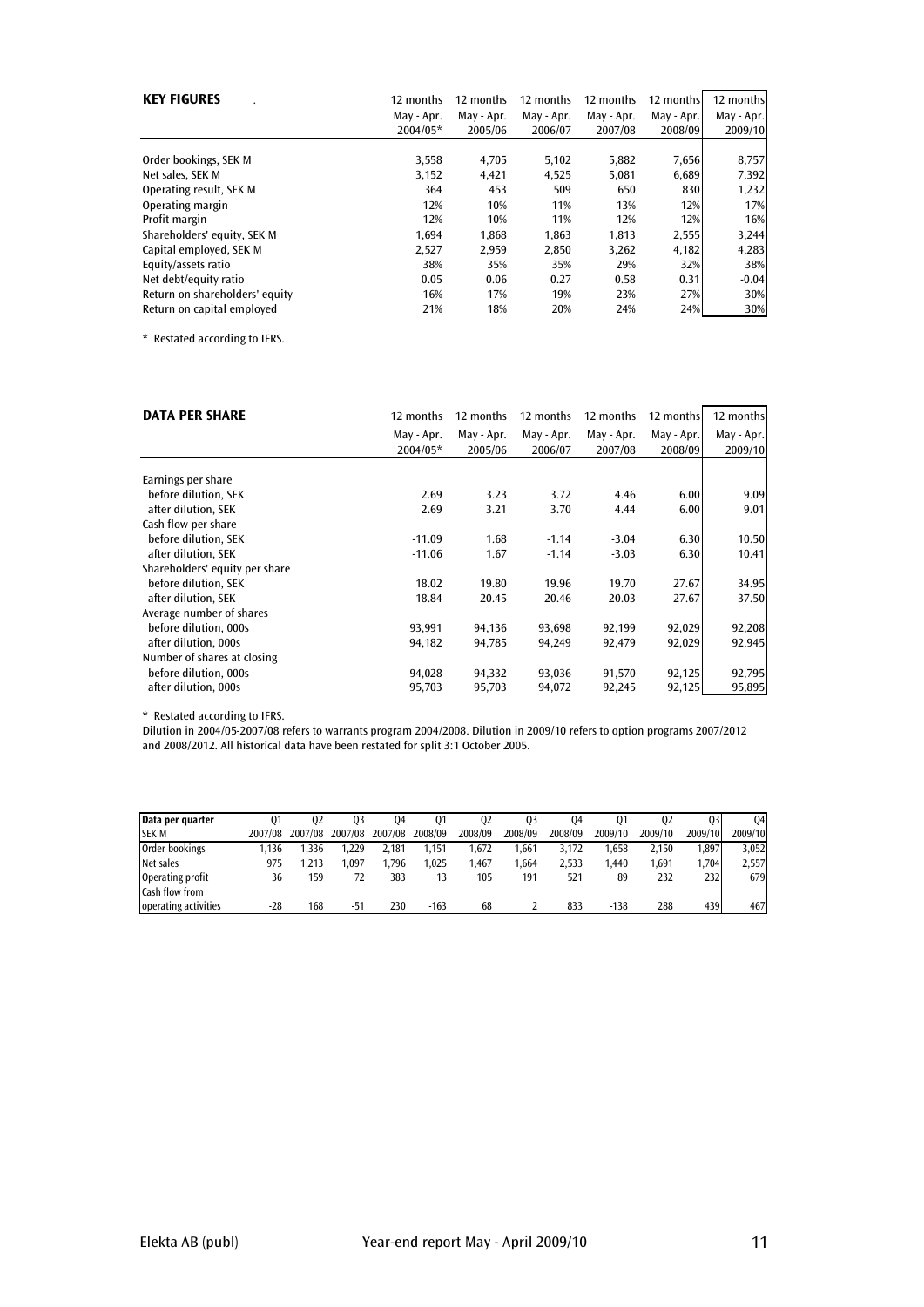## Segment reporting

Elekta applies geographical segmentation. Order bookings, net sales and contribution margin for respective region are reported to Elekta's CEO and CFO (chief operating decision makers). In the regions' operating expenses are cost of products sold and expenses directly attributable to the respective region reported. Global costs for R&D, marketing, management of product supply centers and Parent Company are not allocated per region. Currency exposure is concentrated to product supply centers. The majority of exchange differences in operations are reported in global costs.

### May-April 2009/10

|                         | North and     | Europe, Africa  | Asia Pacific | Total    | $%$ of    |
|-------------------------|---------------|-----------------|--------------|----------|-----------|
| <b>SEK M</b>            | South America | and Middle East |              |          | net sales |
| Net sales               | 2,792         | 2,735           | 1,865        | 7,392    |           |
| Operating expenses      | $-1.804$      | $-1,775$        | $-1.345$     | $-4.925$ | 67%       |
| Contribution margin     | 988           | 960             | 520          | 2,467    | 33%       |
| Global costs            |               |                 |              | $-1.235$ | 17%       |
| <b>Operating result</b> |               |                 |              | 1.232    | 17%       |
| Contribution margin     | 35%           | 35%             | 28%          |          |           |

#### May-April 2008/09

|                         | North and     | Europe, Africa  | Asia Pacific | Total    | $%$ of    |
|-------------------------|---------------|-----------------|--------------|----------|-----------|
| <b>SEK M</b>            | South America | and Middle East |              |          | net sales |
| Net sales               | 2,709         | 2.518           | 1.462        | 6,689    |           |
| Operating expenses      | $-1,749$      | $-1.590$        | $-1.069$     | $-4.408$ | 66%       |
| Contribution margin     | 960           | 928             | 393          | 2.281    | 34%       |
| Global costs            |               |                 |              | $-1.451$ | 22%       |
| <b>Operating result</b> |               |                 |              | 830      | 12%       |
| Contribution margin     | 35%           | 37%             | 27%          |          |           |

Elekta's operations are characterized by significant quarterly variations in delivery volumes and product mix, which have a direct impact on net sales and profits. This is accentuated when the operation is split into segments as is the impact of currency fluctuations between the years.

The contribution margin of 35 percent in region North and South America was unchanged compared to last year while region Europe, Middle East and Africa showed a reduction from 37 to 35 percent and Asia Pacific showed an increase from 27 to 28 percent.